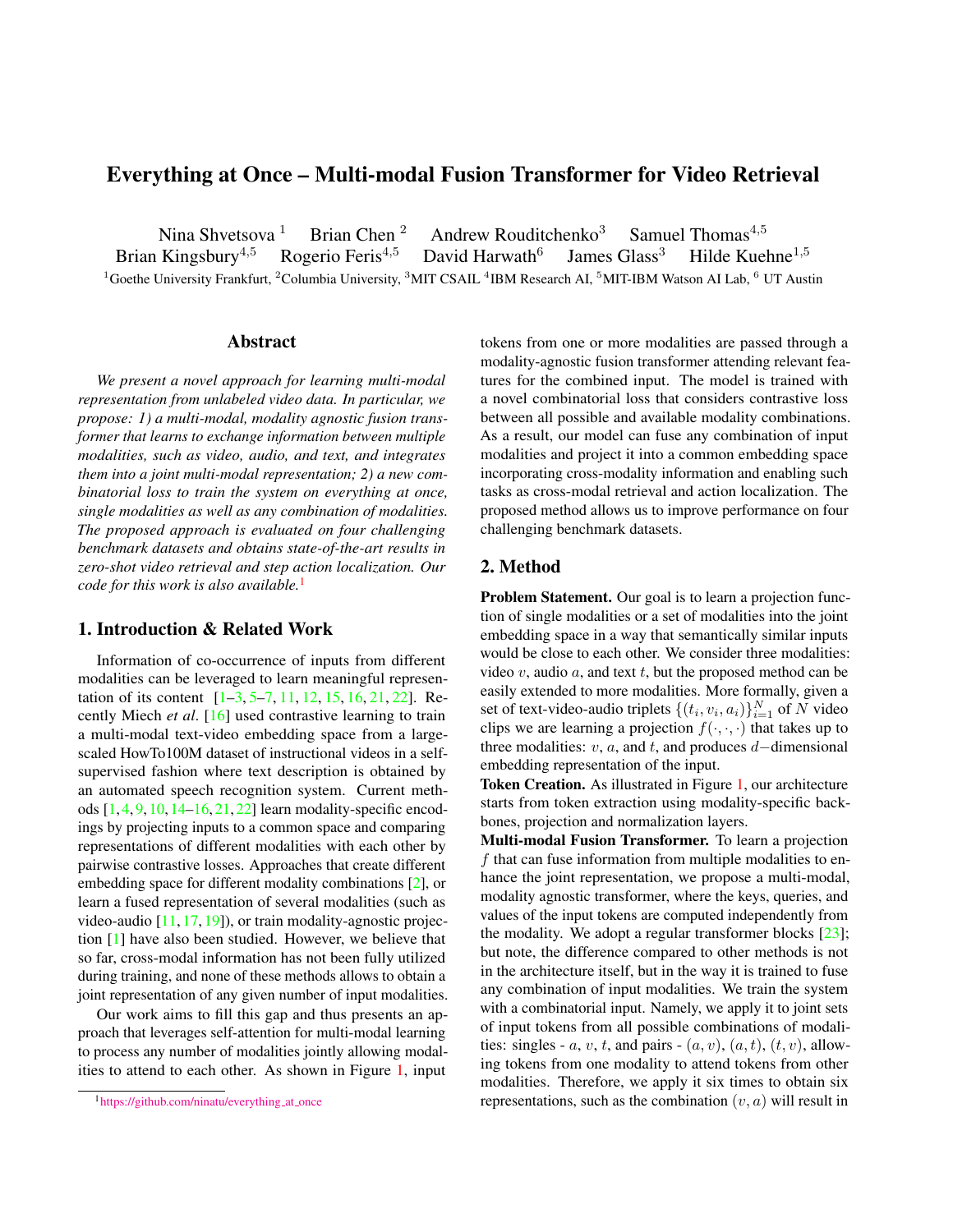<span id="page-1-3"></span><span id="page-1-0"></span>

Figure 1. The proposed method. During training, we apply the model six times to obtain six embeddings corresponding to text, video, audio, text-video, text-audio, and video-audio modalities to compute the combinatorial loss, we exemplary consider the audio-video pair marked with green rectangles here. LN – normalization layer [\[8\]](#page-2-18)

a fused representation of va.

Projection to Shared Embedding Space. As an example of one of six embeddings, we consider creating the final representation for va. Since modalities, even enhanced with other modalities, are still very different, we divide output tokens into groups based on modality ( $v$  and  $a$  in the considered case) and average them. Then we project embeddings into the shared embedding space by the modality-specific projections and average embeddings for  $v$  and  $a$  to get a final representation of va.

**Combinatorial Loss.** Unlike other methods  $[1, 2, 10, 22]$  $[1, 2, 10, 22]$  $[1, 2, 10, 22]$  $[1, 2, 10, 22]$  $[1, 2, 10, 22]$  $[1, 2, 10, 22]$  $[1, 2, 10, 22]$ that apply contrastive losses only between single-modalities, we force tokens to exchange information between modalities by enabling contrastive losses with fused modalities as well using our *combinatorial loss*:  $L = \lambda_{t,v} L_{t,v} + \lambda_{v,a} L_{v,a} +$  $\lambda_{t,a}L_{t,a}+\lambda_{t,va}L_{t,va}+\lambda_{v,ta}L_{v,ta}+\lambda_{a,tv}L_{a,tv}$ , where  $\lambda_{x,y}$ denotes a weighting coefficient and  $L_{x,y}$  denotes contrastive loss between  $(x, y)$ . For  $L_{x,y}$ , we use NCE [\[18\]](#page-2-19) with temperature  $\tau$  and batch size  $B$ :

$$
L_{x,y} = -\frac{1}{B} \sum_{i=1}^{B} \log \left( \frac{\exp(x_i^{\top} y_i/\tau)}{\sum_{j=1}^{B} \exp(x_i^{\top} y_j/\tau)} \right) - -\frac{1}{B} \sum_{i=1}^{B} \log \left( \frac{\exp(x_i^{\top} y_i/\tau)}{\sum_{j=1}^{B} \exp(x_j^{\top} y_i/\tau)} \right),
$$
(1)

that pushes embeddings  $x_i$  and  $y_i$  (for modalities x and y) of the same clip together and pushes them apart to other examples in a minibatch.

#### 3. Experimental Evaluation

To ensure comparability, we follow the setup of most previous works [\[2,](#page-2-14) [4,](#page-2-10) [9,](#page-2-11) [10,](#page-2-12) [16,](#page-2-7) [22\]](#page-2-9) wherever possible (8-sec training clips, backbones, gating projections, etc.). For the sake of space, we excluded comparison with methods that use much stronger backbones.

Tasks & Datasets Following previous works [\[4,](#page-2-10) [10,](#page-2-12) [16,](#page-2-7) [22\]](#page-2-9) we train our model on the HowTo100M dataset [\[16\]](#page-2-7) and evaluate it in zero-shot text-to-video retrieval on MSR-VTT [\[24\]](#page-2-20) and YouCook2 [\[25\]](#page-2-21) datasets and zero-shot step action localization on CrossTask [\[27\]](#page-3-0) and Mining YouTube [\[13\]](#page-2-22) datasets

<span id="page-1-1"></span>

|                   | Visual                              | YouCook2 |                   | MSR-VTT  |        |  |  |  |  |  |
|-------------------|-------------------------------------|----------|-------------------|----------|--------|--|--|--|--|--|
| Method            | <b>Backbone</b>                     | $R@10^+$ | $MedR \downarrow$ | $R@10^+$ | MedR.L |  |  |  |  |  |
| $t \rightarrow v$ |                                     |          |                   |          |        |  |  |  |  |  |
| ActBERT [26]      | $Res3D + ER-CNN$                    | 38.0     | 19                | 33.1     | 36     |  |  |  |  |  |
| Support Set [20]  | $R152 + R(2+1)D-34$                 | ۰        |                   | 31.1     | 31     |  |  |  |  |  |
| HT100M [16]       | $R152 + RX101$                      | 24.8     | 46                | 29.6     | 38     |  |  |  |  |  |
| NoiseEstim. [4]   | $R152 + RX101$                      |          |                   | 30.4     | 36     |  |  |  |  |  |
| Ours              | $R152 + RX101$                      | 38.9     | 19                | 35.3     | 25     |  |  |  |  |  |
|                   | $t\rightarrow va$                   |          |                   |          |        |  |  |  |  |  |
| MMT[11]           | 7 experts                           |          |                   |          | 66     |  |  |  |  |  |
| AVLNet $[22]$     | R <sub>152+R</sub> X <sub>101</sub> | 44.3     | 16                | 27.4     | 47     |  |  |  |  |  |
| MCN $[10]$        | R152+RX101                          | 45.2     | -                 | 33.8     |        |  |  |  |  |  |
| Ours              | R152+RX101                          | 51.3     | 10                | 31.8     | 30     |  |  |  |  |  |

Table 1. Zero-shot text-to-video retrieval on YouCook2/MSR-VTT.

<span id="page-1-2"></span>

|                 | Tr.      | Tr. BB           | Visual          | Recall <sub>1</sub> |            |
|-----------------|----------|------------------|-----------------|---------------------|------------|
| Method          | Mod.     | $\boldsymbol{v}$ | <b>Backbone</b> | CrossTask           | <b>MYT</b> |
| CrossTask [27]  | $t_{v}$  |                  | $R152 + I3D$    | 31.6                |            |
| HT100M [16]     | $t_{v}$  |                  | $R152 + RX101$  | 33.6                | 15.0       |
| MIL-NCE $[15]$  | $t_{v}$  |                  | I3D             | 36.4                |            |
| <b>MCN [10]</b> | $_{tva}$ |                  | $R152 + RX101$  | 35.1                | 18.1       |
| <b>Ours</b>     | $_{tva}$ |                  | $R152 + RX101$  | 39.3                | 19.4       |

Table 2. Zero-shot action localization. Tr Mod=Training Modalities, Tr BB  $v=$  Trainable Backbone for video modality.

(we follow the inference procedure in  $[27]$ ). We use fused va representation for video.

Results. In zero-shot text-to-video retrieval (Table [1\)](#page-1-1), our method achieves state-of-the-art results over all baselines on YouCook2, particularly, significantly outperforming the AVLnet  $[22]$  and MCN  $[10]$  that also train with three modalities and use the same backbones. For MSR-VTT however, a fusion of video and audio modalities is not so beneficial and best performance is reached when considering only text to video retrieval and leaving out audio information. We attribute this behaviour to the domain shift as audio of the HowTo100M mainly contains speech and text as a transcription of speech, while in MSR-VTT audio can be much less related to the textual description. In zero-shot step action localization (Table [2\)](#page-1-2) the proposed approach clearly outperforms the directly comparable MCN approach on both datasets, as well as HT100M [\[16\]](#page-2-7) and MIL-NCE [\[15\]](#page-2-6) with a trainable I3D backbone [\[15\]](#page-2-6) and a fully supervised CrossTask [\[27\]](#page-3-0).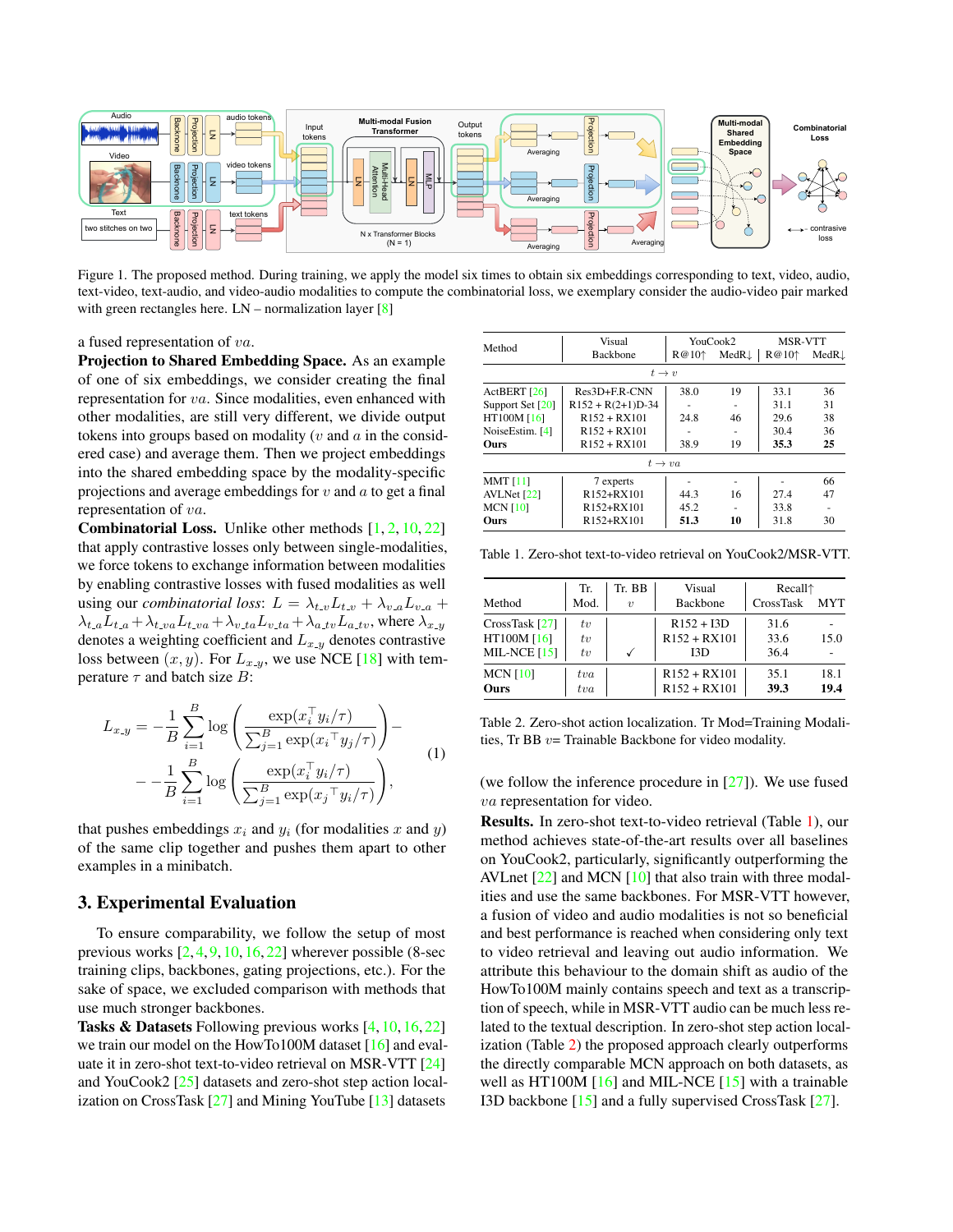# 4. Conclusion

In this work, we proposed the multi-modal, modality agnostic transformer that learns to fuse information from multiple modalities and integrates it into a joint multi-modal representation. We showed that training the system with the combinatorial loss on any possible combinations of modalities allows the fusion transformer to learn a strong multimodal embedding space and achieve state-of-the-art results in zero-shot video retrieval and zero-shot step action localization.

## References

- <span id="page-2-0"></span>[1] Hassan Akbari, Liangzhe Yuan, Rui Qian, Wei-Hong Chuang, Shih-Fu Chang, Yin Cui, and Boqing Gong. Vatt: Transformers for multimodal self-supervised learning from raw video, audio and text. *arXiv preprint arXiv:2104.11178*, 2021. [1,](#page-0-1) [2](#page-1-3)
- <span id="page-2-14"></span>[2] Jean-Baptiste Alayrac, Adria Recasens, Rosalia Schneider, Relja Arandjelovic, Jason Ramapuram, Jeffrey De Fauw, Lu- ´ cas Smaira, Sander Dieleman, and Andrew Zisserman. Selfsupervised multimodal versatile networks. In *NeurIPS*, 2020. [1,](#page-0-1) [2](#page-1-3)
- <span id="page-2-1"></span>[3] Humam Alwassel, Dhruv Mahajan, Bruno Korbar, Lorenzo Torresani, Bernard Ghanem, and Du Tran. Self-supervised learning by cross-modal audio-video clustering. In *NeurIPS*, 2020. [1](#page-0-1)
- <span id="page-2-10"></span>[4] Elad Amrani, Rami Ben-Ari, Daniel Rotman, and Alex Bronstein. Noise estimation using density estimation for self-supervised multimodal learning. *arXiv preprint arXiv:2003.03186*, 2020. [1,](#page-0-1) [2](#page-1-3)
- <span id="page-2-2"></span>[5] Relja Arandjelovic and Andrew Zisserman. Look, listen and learn. In *Proceedings of the IEEE International Conference on Computer Vision*, pages 609–617, 2017. [1](#page-0-1)
- [6] Relja Arandjelovic and Andrew Zisserman. Objects that sound. In *Proceedings of the European conference on computer vision (ECCV)*, pages 435–451, 2018. [1](#page-0-1)
- <span id="page-2-3"></span>[7] Yusuf Aytar, Carl Vondrick, and Antonio Torralba. Soundnet: Learning sound representations from unlabeled video. *Advances in neural information processing systems*, 29, 2016. [1](#page-0-1)
- <span id="page-2-18"></span>[8] Jimmy Lei Ba, Jamie Ryan Kiros, and Geoffrey E Hinton. Layer normalization. *arXiv preprint arXiv:1607.06450*, 2016. [2](#page-1-3)
- <span id="page-2-11"></span>[9] Max Bain, Arsha Nagrani, Gül Varol, and Andrew Zisserman. Frozen in time: A joint video and image encoder for end-toend retrieval. In *ICCV*, 2021. [1,](#page-0-1) [2](#page-1-3)
- <span id="page-2-12"></span>[10] Brian Chen, Andrew Rouditchenko, Kevin Duarte, Hilde Kuehne, Samuel Thomas, Angie Boggust, Rameswar Panda, Brian Kingsbury, Rogerio Feris, David Harwath, et al. Multimodal clustering networks for self-supervised learning from unlabeled videos. *ICCV*, 2021. [1,](#page-0-1) [2](#page-1-3)
- <span id="page-2-4"></span>[11] Valentin Gabeur, Chen Sun, Karteek Alahari, and Cordelia Schmid. Multi-modal transformer for video retrieval. In *ECCV*, 2020. [1,](#page-0-1) [2](#page-1-3)
- <span id="page-2-5"></span>[12] David Harwath, Adria Recasens, Dídac Surís, Galen Chuang, Antonio Torralba, and James Glass. Jointly discovering visual

objects and spoken words from raw sensory input. In *ECCV*, 2018. [1](#page-0-1)

- <span id="page-2-22"></span>[13] Hilde Kuehne, Ahsan Iqbal, Alexander Richard, and Juergen Gall. Mining youtube - a dataset for learning fine-grained action concepts from webly supervised video data. *arXiv preprint arXiv:1906.01012*, 2019. [2](#page-1-3)
- <span id="page-2-13"></span>[14] Huaishao Luo, Lei Ji, Ming Zhong, Yang Chen, Wen Lei, Nan Duan, and Tianrui Li. CLIP4Clip: An empirical study of clip for end to end video clip retrieval. *arXiv preprint arXiv:2104.08860*, 2021. [1](#page-0-1)
- <span id="page-2-6"></span>[15] Antoine Miech, Jean-Baptiste Alayrac, Lucas Smaira, Ivan Laptev, Josef Sivic, and Andrew Zisserman. End-to-end learning of visual representations from uncurated instructional videos. In *CVPR*, 2020. [1,](#page-0-1) [2](#page-1-3)
- <span id="page-2-7"></span>[16] Antoine Miech, Dimitri Zhukov, Jean-Baptiste Alayrac, Makarand Tapaswi, Ivan Laptev, and Josef Sivic. Howto100m: Learning a text-video embedding by watching hundred million narrated video clips. In *ICCV*, 2019. [1,](#page-0-1) [2](#page-1-3)
- <span id="page-2-15"></span>[17] Arsha Nagrani, Shan Yang, Anurag Arnab, Aren Jansen, Cordelia Schmid, and Chen Sun. Attention bottlenecks for multimodal fusion. *Advances in Neural Information Processing Systems*, 34, 2021. [1](#page-0-1)
- <span id="page-2-19"></span>[18] Aaron van den Oord, Yazhe Li, and Oriol Vinyals. Representation learning with contrastive predictive coding. *arXiv preprint arXiv:1807.03748*, 2018. [2](#page-1-3)
- <span id="page-2-16"></span>[19] Andrew Owens and Alexei A Efros. Audio-visual scene analysis with self-supervised multisensory features. In *Proceedings of the European Conference on Computer Vision (ECCV)*, pages 631–648, 2018. [1](#page-0-1)
- <span id="page-2-24"></span>[20] Mandela Patrick, Po-Yao Huang, Yuki Asano, Florian Metze, Alexander Hauptmann, João Henriques, and Andrea Vedaldi. Support-set bottlenecks for video-text representation learning. *arXiv preprint arXiv:2010.02824*, 2020. [2](#page-1-3)
- <span id="page-2-8"></span>[21] Alec Radford, Jong Wook Kim, Chris Hallacy, Aditya Ramesh, Gabriel Goh, Sandhini Agarwal, Girish Sastry, Amanda Askell, Pamela Mishkin, Jack Clark, Gretchen Krueger, and Ilya Sutskever. Learning transferable visual models from natural language supervision. *arXiv preprint arXiv:2103.00020*, 2021. [1](#page-0-1)
- <span id="page-2-9"></span>[22] Andrew Rouditchenko, Angie Boggust, David Harwath, Brian Chen, Dhiraj Joshi, Samuel Thomas, Kartik Audhkhasi, Hilde Kuehne, Rameswar Panda, Rogerio Feris, Brian Kingsbury, Michael Picheny, Antonio Torralba, and James Glass. Avlnet: Learning audio-visual language representations from instructional videos. In *Interspeech*, 2021. [1,](#page-0-1) [2](#page-1-3)
- <span id="page-2-17"></span>[23] Ashish Vaswani, Noam Shazeer, Niki Parmar, Jakob Uszkoreit, Llion Jones, Aidan N Gomez, Łukasz Kaiser, and Illia Polosukhin. Attention is all you need. In *NeurIPS*, 2017. [1](#page-0-1)
- <span id="page-2-20"></span>[24] Jun Xu, Tao Mei, Ting Yao, and Yong Rui. Msr-vtt: A large video description dataset for bridging video and language. In *CVPR*, 2016. [2](#page-1-3)
- <span id="page-2-21"></span>[25] Luowei Zhou, Chenliang Xu, and Jason Corso. Towards automatic learning of procedures from web instructional videos. In *AAAI*, 2018. [2](#page-1-3)
- <span id="page-2-23"></span>[26] Linchao Zhu and Yi Yang. Actbert: Learning global-local video-text representations. In *CVPR*, 2020. [2](#page-1-3)